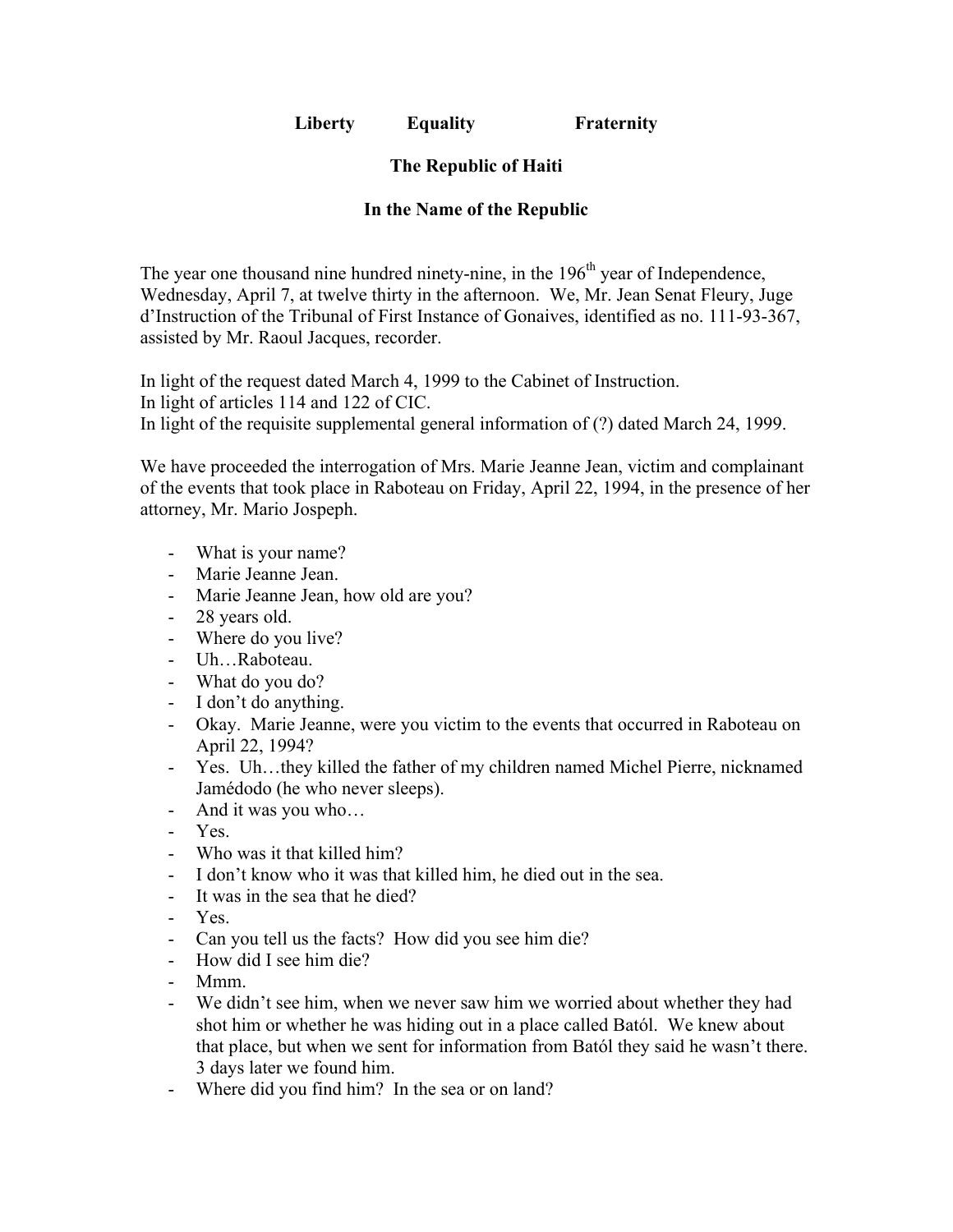- No, not in the sea, the waves had pushed him ashore. Then I was told that they had found someone and that FRAPH themselves were running. That is what made me know it was him that they found, it was a man they called Felenon, a member of FRAPH, who had begun running toward the back area to get a shovel so that they could bury him. When they finished, I was close with a woman named Gladis who called Felenon over to talk to her. Felenon came over to her and she asked, "Who was it that you found?" But I was sitting there so he didn't want to say who it was. Finally, he said it was Jamèdodo that they found. It was afterwards that the woman told me that.
- In what state did they find him?
- In what state did they find him? They found him with one pant leg and a shirt.
- Was it those clothes that he had been in?
- Yes.
- Did he have all the bullets in him?
- All the bullets? I couldn't tell.
- You couldn't tell? But did you go find the body after that?
- Yes, later. Later we went to find his body. After dogs had dug him up. My mother had not died yet. She was with me with a sister of mine, we went to bury him.
- When you buried him, did you identify him as your husband?
- Yes, it was him. He had camouflage tank top on with short pants that had a bunch of little stripes on them. We saw these pants on him before.
- (?) Did you have other people die as well?
- No.
- What are you asking for?
- What they want for me.
- M?
- What they want for me.
- Do you not have damages that you are asking for? Money you are asking for?
- Yes.
- M?
- Yes.
- From whom are you asking for this money?
- Whom am I asking it from?
- Mm.
- The people that committed this act.
- Who are they?
- Jan Tatoun, Castra, the others. They were the ones who took to the sea.
- But why did they attack people in the water?
- Because they knew that every time there was something, they people fled to the sea in boats.
- Before this, had they attacked your husband? Did he have problems with them?
- No. He never had problems with these people.
- That day, had your husband gone out fishing?
- No, he was inside the house.
- Were you there with him?